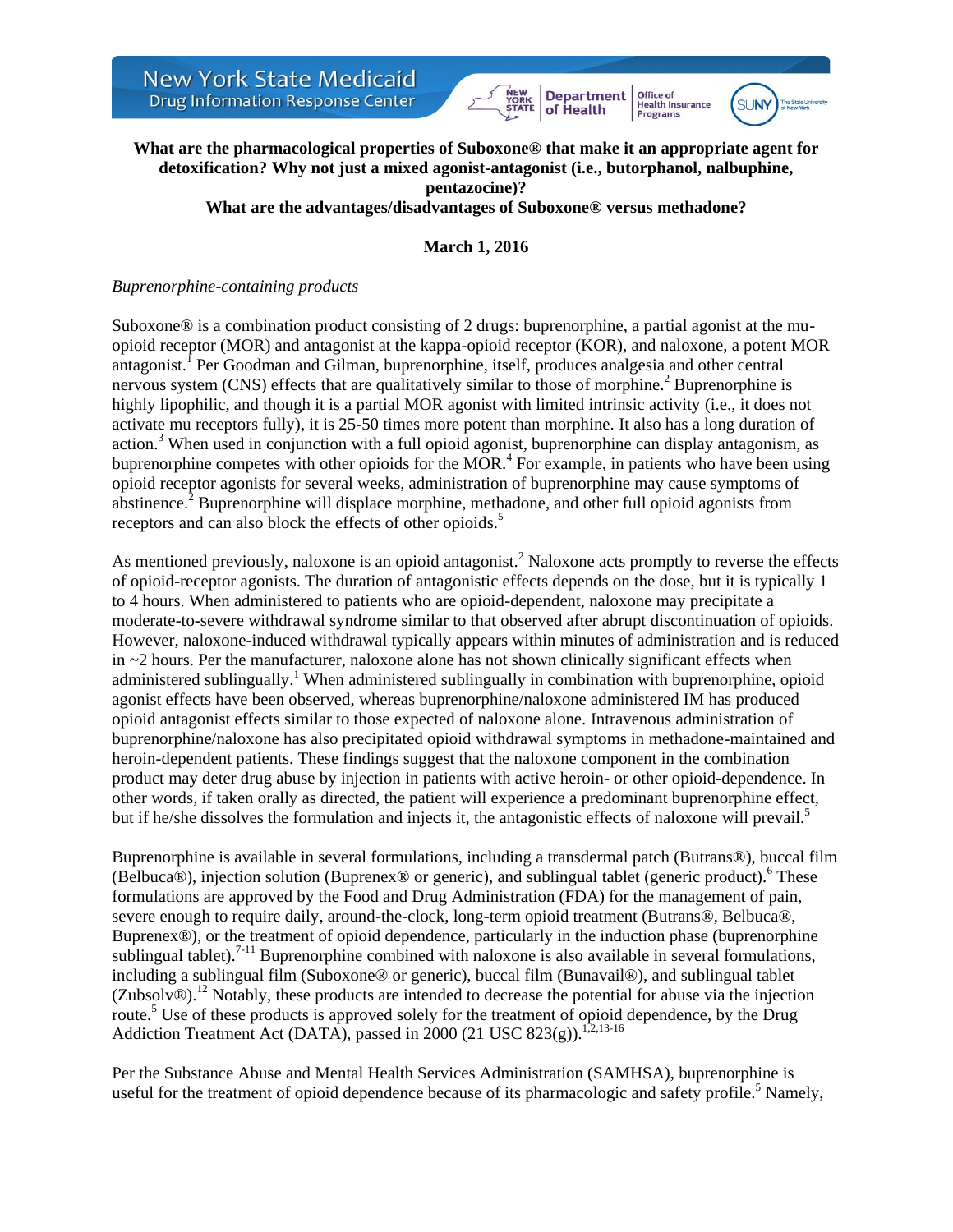



Office of<br>Health Insurance

Programs

the SAMHSA identifies the following features: partial agonist properties, high affinity for MOR, low intrinsic activity at MOR, and slow dissociation rate. Although used for treatment of opioid dependence, the partial agonist properties of buprenorphine limit its use in treatment of opioid-dependent patients who require high maintenance doses of opioids.

## *Other partial agonists*

In addition to buprenorphine, there are several other opioid drugs that act as mixed agonist-antagonists or partial agonists. These include pentazocine, nalbuphine, and butorphanol (see Table 1).<sup>2</sup> Importantly, these agents were developed to stimulate the analgesic portion of opioid receptors while blocking or having no effect on opioid toxicities.<sup>17</sup> The mixed agonist-antagonists or partial agonists produce analgesic effects while having the potential for less respiratory depression compared to opioid agonists. They are also thought to have a lower abuse potential, but their use is not prevalent due to issues such as psychomimetic responses (e.g., hallucinations and dysphoria with pentazocine), limited analgesia, and a risk of withdrawal (when used in opioid-dependent patients).

| <b>Drug</b>               | <b>Available formulation</b>                     | FDA-approved use(s)                                                                                                                                                                                    |
|---------------------------|--------------------------------------------------|--------------------------------------------------------------------------------------------------------------------------------------------------------------------------------------------------------|
| Pentazocine               | Injection solution<br>(Talwin <sup>®)</sup>      | • Relief of moderate-to-severe pain<br>• Preoperative or pre-anesthetic analgesia<br>• Supplement to balanced anesthesia                                                                               |
| Pentazocine/acetaminophen | Oral tablets (Talacen <sup>®</sup> ,<br>generic) | • Relief of mild-to-moderate pain                                                                                                                                                                      |
| Pentazocine/naloxone      | Oral tablets (Talwin NX®,<br>generic)            | • Relief of moderate-to-severe pain                                                                                                                                                                    |
| Nalbuphine                | Injection solution (generic)                     | • Relief of moderate-to-severe pain<br>• Supplement to balanced anesthesia<br>• Preoperative and post-operative<br>analgesia<br>• Obstetrical analgesia during labor and<br>delivery                   |
| Butorphanol               | Injection solution (Stadol®,<br>generic)         | • Relief of pain where use of an opioid is<br>appropriate<br>• Preoperative or pre-anesthetic analgesia<br>• Supplement to balanced anesthesia<br>• Obstetrical analgesia during labor and<br>delivery |
|                           | Nasal solution (generic)                         | • Relief of pain where use of an opioid is<br>appropriate                                                                                                                                              |

|  | Table 1. Availability and indications of selected opioid agonist-antagonists. <sup>18-21</sup> |  |  |
|--|------------------------------------------------------------------------------------------------|--|--|
|  |                                                                                                |  |  |

FDA=Food and Drug Administration

Pentazocine acts as a weak opioid antagonist or partial agonist at opioid receptors.<sup>2</sup> While its CNS effects are similar to those of other pure opioid agonists (e.g., analgesia, sedation, respiratory depression), its cardiovascular effects differ, with high doses eliciting increases in blood pressure and heart rate. Higher doses (60-90 mg) may also result in dysphoric and psychomimetic effects, potentially due to activation of supraspinal receptors. Ceiling effects for analgesia and respiratory depression have been observed with pentazocine at doses in excess of 50-100 mg.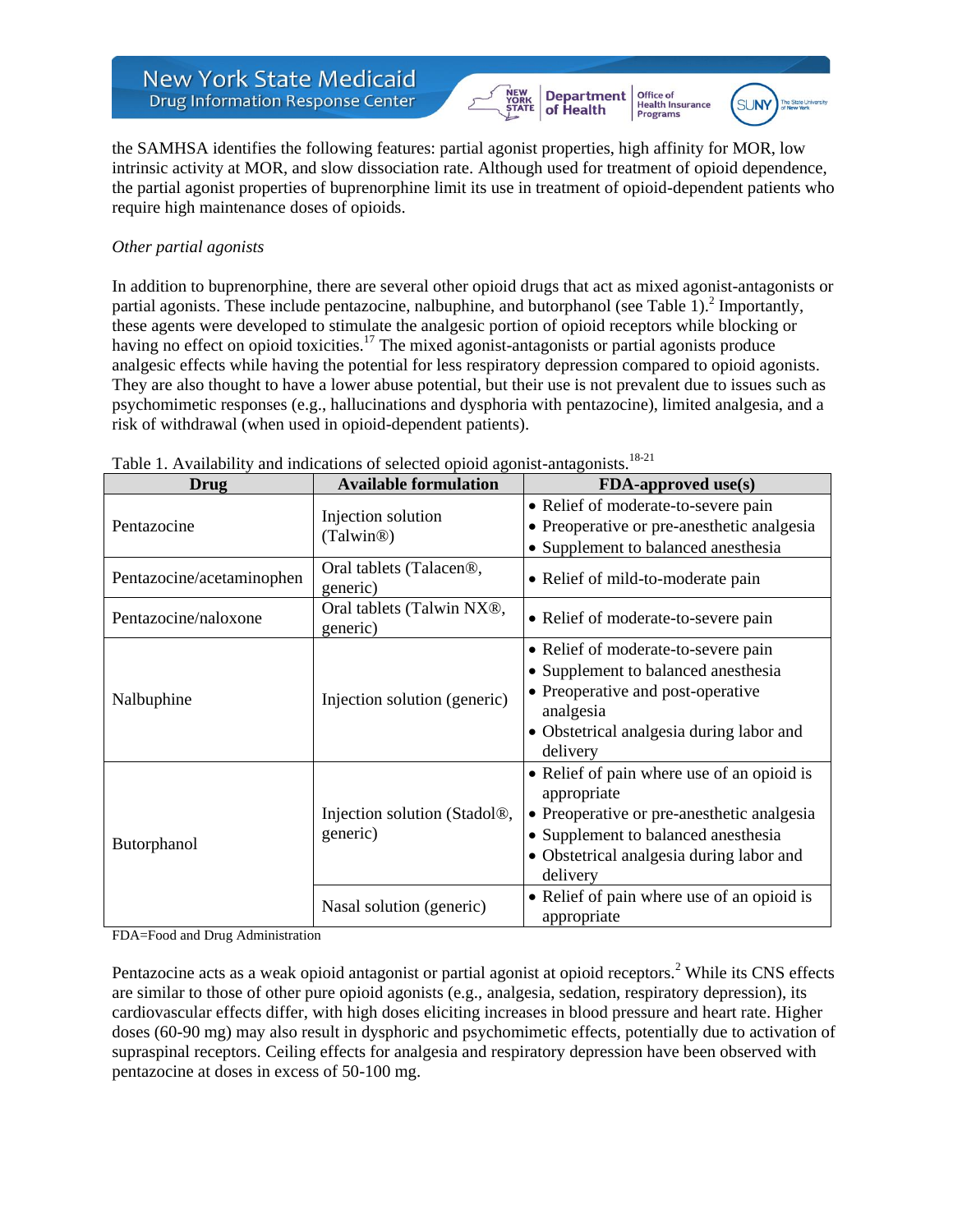NEW<br>YORK<br>STATE **Department**<br>of Health Office of<br>Health Insurance **Programs** 



Nalbuphine is similar in structure to naloxone and oxymorphone and displays KOR agonist-MOR antagonist effects.<sup>2</sup> While qualitatively similar to pentazocine, nalbuphine is thought to be associated with a lower risk for dysphoria. Also, unlike pentazocine, higher doses of nalbuphine are not associated with increased cardiovascular effects. Ceiling effects for analgesia and respiratory depression have been observed with nalbuphine at doses beyond 30 mg.

Butorphanol is similar to pentazocine and nalbuphine in its KOR agonist-MOR antagonist effects.<sup>2</sup> Side effects of butorphanol are similar to those of pentazocine; psychomimetic effects have been reported with equianalgesic doses of butorphanol, and increased cardiovascular effects (e.g., pulmonary arterial pressure) have been reported at analgesic doses.

Pentazocine-, nalbuphine-, and butorphanol-containing products are solely FDA-approved for management of pain.<sup>18-21</sup> Though they display mixed opioid agonist-antagonist effects like buprenorphine, use of these agents for the treatment of opioid dependence may be discouraged due to the limitations outlined above. Additionally, based on a search of the published literature, there are few data to support use of pentazocine, nalbuphine, or butorphanol for treatment of opioid dependence. Of note, in their Treatment Improvement Protocol (TIP) addressing medication-assisted treatment for opioid addiction in opioid treatment programs (TIP 43), the SAMHSA states that all of these agents, including buprenorphine, should be avoided in patients maintained on methadone, due to the risk for opioid withdrawal.<sup>4</sup>

#### *Pharmacologic treatment options for opioid addiction*

According to the SAMHSA, there are 4 principal medications used to treat opioid addiction in opioid treatment programs: methadone, levo-alpha acetyl methadol (LAAM), buprenorphine, and naltrexone (see Table 2).<sup>4</sup> Among these, methadone is the most frequently used medication. LAAM traditionally has been used less frequently compared to methadone, especially since reports of cardiac arrhythmia were announced in 2001. These reports prompted the FDA to warn that LAAM use should be restricted to patients with unfavorable response to methadone.<sup>22</sup> Production of LAAM was also ceased in 2004.<sup>4</sup> Naltrexone has also been used less frequently compared to methadone. Per the SAMHSA, use of naltrexone in the United States has generally been limited to easing withdrawal symptoms for patients undergoing medically supervised withdrawal after maintenance treatment. Buprenorphine is the most recently approved medication, indicated for use in medical maintenance treatment of opioid addiction and medically supervised withdrawal. Buprenorphine is also the first agent to be made available for use by certified physicians outside of the traditional opioid treatment delivery system and requirements of the Narcotic Addict Treatment Act of 1974. Buprenorphine may be dispensed in opioid treatment programs that receive certification from the SAMHSA, and qualified physicians may dispense or prescribe buprenorphine-containing products for up to 30 patients at 1 time, initially, and up to 100 patients, subsequently, through the DATA of 2000.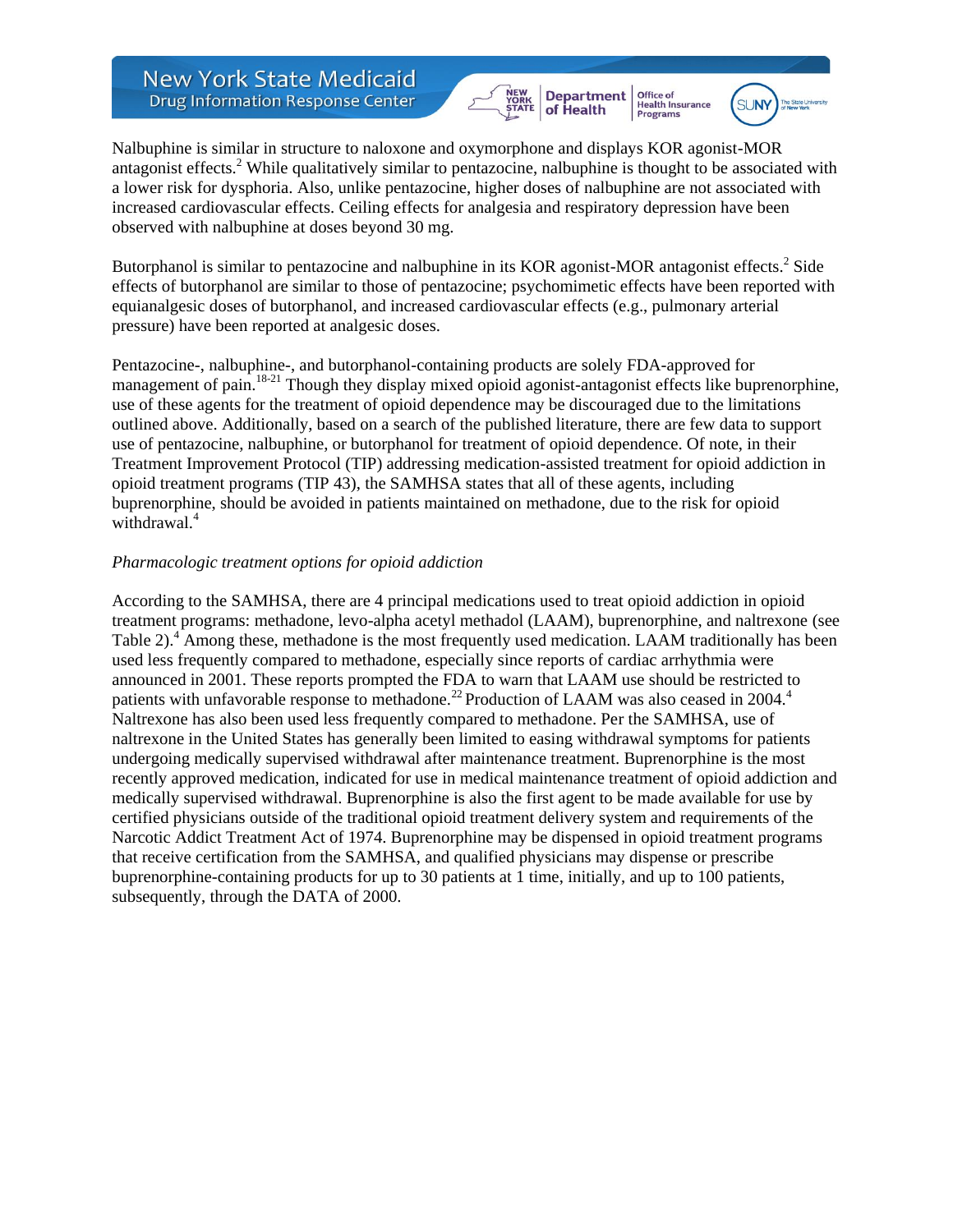



|  | Table 2. Pharmacotherapeutic medications for opioid addiction treatment. Adapted from TIP 43. <sup>4</sup> |  |  |  |  |
|--|------------------------------------------------------------------------------------------------------------|--|--|--|--|
|--|------------------------------------------------------------------------------------------------------------|--|--|--|--|

| <b>Product</b>             | <b>Formulations</b>                                                 | <b>Receptor</b><br>pharmacology                | <b>Initial FDA-</b><br>approval                           | <b>Treatment</b><br>settings                                               |
|----------------------------|---------------------------------------------------------------------|------------------------------------------------|-----------------------------------------------------------|----------------------------------------------------------------------------|
| Methadone                  | Oral solution, liquid<br>concentrate,<br>tablet/diskette,<br>powder | Full mu-opioid<br>agonist                      | 1970 (for<br>detoxification)<br>1973 (for<br>maintenance) | <b>OTP</b>                                                                 |
| LAAM                       | Oral solution                                                       | Full mu-opioid<br>agonist                      | 1993                                                      | <b>OTP</b>                                                                 |
| Buprenorphine              | Sublingual tablet*                                                  | Partial mu-opioid<br>agonist                   | 2002                                                      | Physician's office,<br>OTP, or other<br>healthcare setting                 |
| Buprenorphine/<br>naloxone | Sublingual tablet,<br>sublingual film,<br>buccal film               | Partial mu-opioid<br>agonist/mu-<br>antagonist | 2002                                                      | Physician's office,<br>OTP, or other<br>healthcare setting                 |
| Naltrexone                 | Oral tablet                                                         | Mu-opioid<br>antagonist                        | 1984                                                      | Physician's office,<br>OTP, or any<br>substance abuse<br>treatment program |

\*Approved formulation for opioid addiction treatment

FDA=Food and Drug Administration; LAAM=levo-alpha acetyl methadol; OTP=opioid treatment program

### *Buprenorphine vs. methadone*

Comparing buprenorphine and methadone, there are several potential advantages and disadvantages to both. The drugs are described below.

Methadone is a full opioid agonist with extensive bioavailability and long half-life; when given IM or orally, analgesic effects may last for 4 to 6 hours. <sup>4</sup> An adequate daily oral dose of methadone may suppress opioid withdrawal and drug cravings for 24 to 36 hours in most opioid-dependent patients. After induction, steady-state concentrations are achieved in 5 to 7.5 days. Its sustained activity at MOR allows for substantial normalization of physiological changes observed after repeated intoxication and withdrawal associated with addiction to short-acting opioids. It is also thought that methadone, when administered at therapeutically appropriate doses, may attenuate the euphoric effects of heroin and other opioids.

Though methadone is associated with a long half-life in most individuals, its clearance rate varies widely among individuals.<sup>4</sup> Serum levels of methadone and its elimination are affected by several patient-specific factors (e.g., capacity for absorption, metabolism, and protein binding, urinary pH, use of medications, diet, physical condition, and age). There is also wide variability in the ratio of methadone dosage and serum concentrations achieved across patients. Tolerance to methadone may also take time to develop. As a result, unintentional overdose may occur, producing toxicities such as respiratory depression and, potentially, death.<sup>3</sup> Additionally, there are concerns for QT-prolongation with methadone, due to blockade of the human ether-a-gogo related gene (hERG) channel. Per *Goldfrank's Toxicologic Emergencies*, it is difficult to identify individuals at risk for life-threatening dysrhythmias from methadone-induced QTprolongation. Screening patients for intrinsic heart disease or dysrhythmias and obtaining pre-treatment and follow-up electrocardiogram readings (e.g., at 30 days and yearly) may be necessary.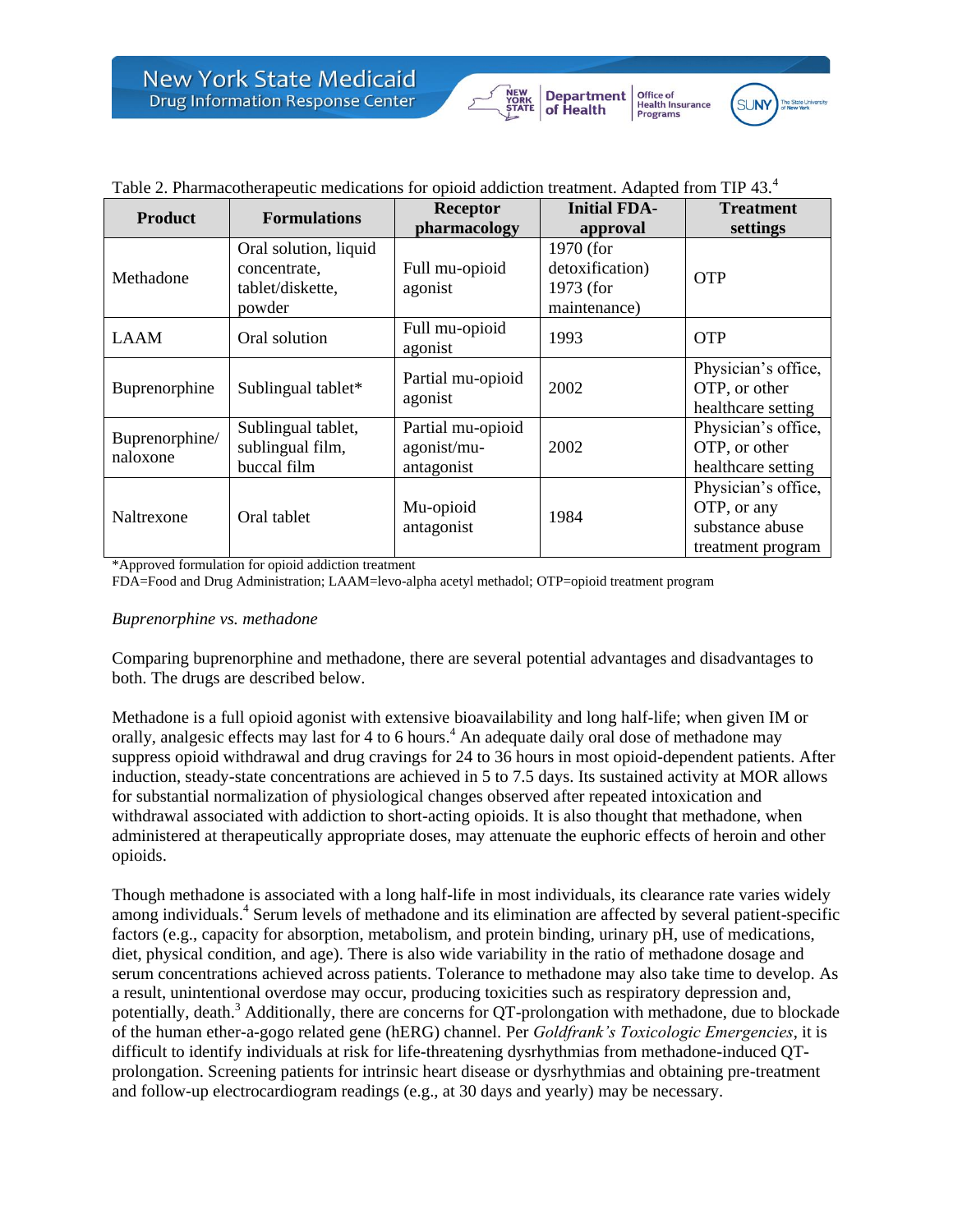**Department**<br>of Health Office of<br>Health Insurance NEW<br>YORK<br>STATE Programs



Prescription of methadone for maintenance therapy of opioid addiction is restricted to federally licensed programs, which may be inaccessible and inconvenient for patients.<sup>3</sup> In contrast, buprenorphine may be prescribed in a physician's office. Buprenorphine may also be administered 3 times weekly, as opposed to daily. There is potential for abuse and misuse of buprenorphine, but its safety profile is substantially better than that of methadone. Overdose of buprenorphine is associated with a lesser degree of respiratory depression than methadone and other full opioid agonists, and there have been no reports of QT prolongation with buprenorphine. $^{23}$ 

As a partial opioid agonist, buprenorphine has a ceiling effect on respiratory depression as well as analgesic effects.<sup>3</sup> Per the SAMHSA, its partial agonist properties may limit its use in opioid-dependent patients who require high maintenance doses, but it may encourage adherence to the drug and regular administration.<sup>5</sup>

Treatment of opioid addiction with methadone or buprenorphine involves multiple stages: induction, stabilization, and maintenance.<sup>4,16</sup> With methadone, other opioid use should be discontinued completely prior to administration. Initial doses should be low and adjusted based on how patients feel at the peak period for their medication (e.g.., 2- to 4- hours post-dose of methadone).<sup>4</sup> Doses should be increased until withdrawal symptoms are suppressed at the peak period. Due to the risk of death in the first few days of treatment, careful dose adjustment of methadone is recommended under observation for 6-7 days/week. Stabilization is achieved when drug-seeking behavior or cravings no longer manifest. The focus is on determination of the appropriate dose of the medication. The maintenance stage begins when the patient is responding optimally and dose adjustments are no longer necessary. Patients may remain on the same dosage for extended periods (e.g., many months). Gradual dosage reduction may be attempted.

With regard to buprenorphine-containing products, induction with buprenorphine/naloxone is recommended for patients dependent on short-acting opioids, and buprenorphine monotherapy is recommended for tapering patients off of long-acting opioids.<sup>16</sup> The latter patients must have evidence of sustained medical and psychosocial stability. Buprenorphine/naloxone is recommended for induction, stabilization, and maintenance for most patients. For patients transferring from long-acting opioids, buprenorphine monotherapy should be initiated but switched to buprenorphine/naloxone soon thereafter. Induction involves switching the patient from the opioid(s) of abuse to buprenorphine, and the goal is to determine the minimum dose of buprenorphine at which the patient discontinues or markedly reduces use of the other opioid(s) and experiences no withdrawal symptoms or cravings. Though buprenorphine is less likely than methadone to produce respiratory depression, observation of the patient with the initial doses is advisable, and dosage monitoring early in treatment is strongly recommended.<sup>4</sup> Like methadone, maintenance treatment with buprenorphine may be indefinite.<sup>16</sup>

In general, choice of medication used for opioid addiction is based on safety and efficacy, patient preferences, and treatment goals.<sup>4</sup> Both methadone and buprenorphine have been shown to be effective for the maintenance treatment of opioid addiction. However, per the SAMHSA, methadone has been associated with the longest record for successful treatment of patients addicted to opioids for >1 year and has been shown to control withdrawal symptoms, stabilize physiologic processes, and improve functionality.

From a search of the literature, several meta-analyses were identified comparing buprenorphine to methadone. Among these, a recently published Cochrane review evaluated the 2 medications, including their ability to retain people in treatment and suppress illicit drug use.<sup>24</sup> Thirty-one randomized controlled trials were included in this review, involving 5,430 opioid-dependent patients. The trials were rated by the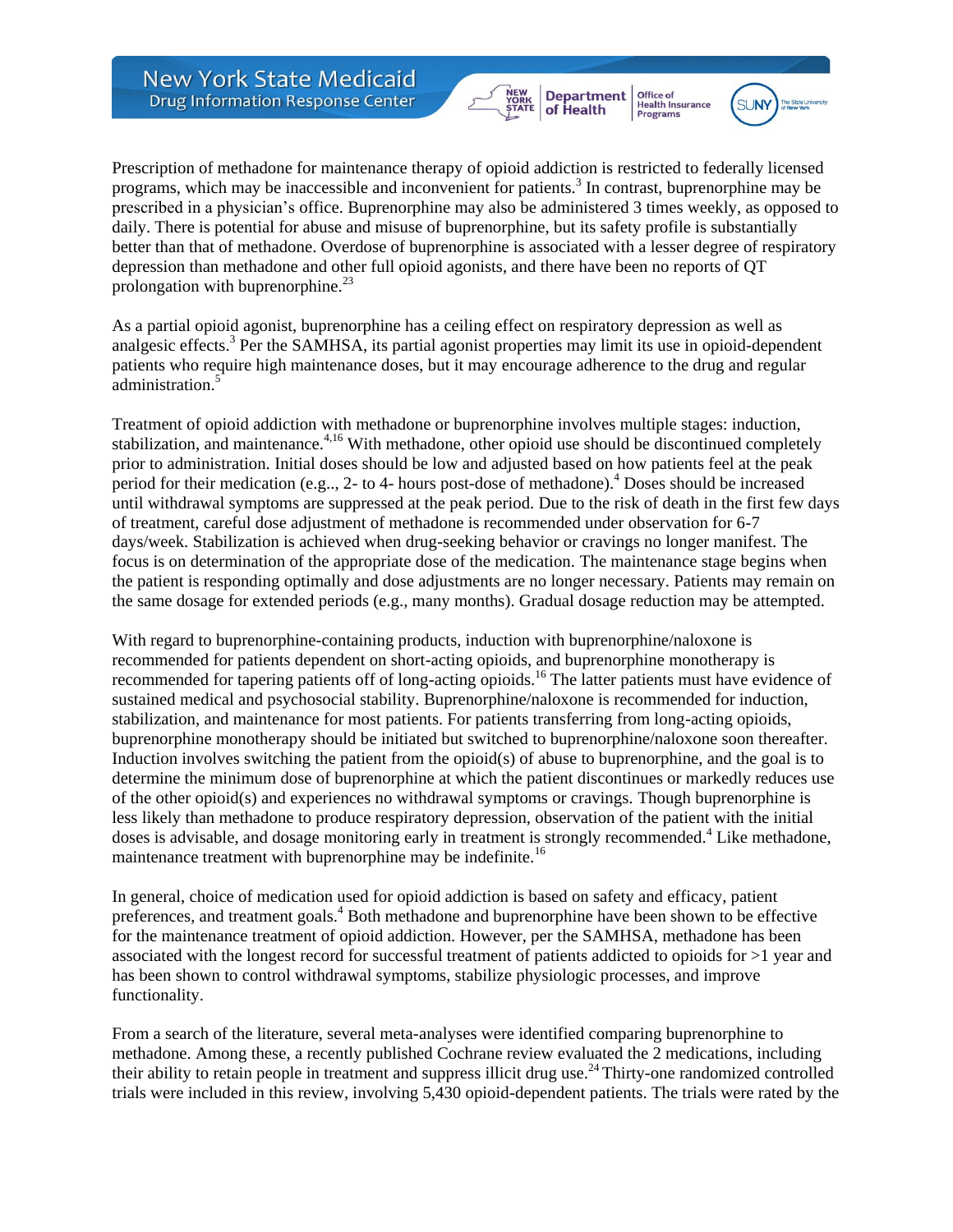



reviewers as high to moderate quality. In low fixed-dose studies, methadone (≤40 mg) was more likely to retain patients than low-dose buprenorphine (2-6 mg; 3 studies, 253 patients, relative risk [RR] 0.67, 95% confidence interval [CI] 0.52 to 0.87). However, at medium doses (methadone 40-85 mg, buprenorphine 7-15 mg), there was no significant difference in retention (7 studies, 780 patients, RR 0.87, 95% CI 0.69 to 1.10) or suppression of illicit opioid use as measured by urinalysis (4 studies, 476 patients, standard mean difference 0.25, 95% CI -0.08 to 0.58). Similarly, at high doses (methadone ≥85 mg, buprenorphine ≥16 mg), there was no significant difference in retention (1 study, 134 patients, RR 0.79, 95% CI 0.20 to 3.16) or suppression of self-reported heroin use (standard mean difference -0.73, 95% CI -1.08 to 0.37). At flexible doses, adjusted to patient need, buprenorphine was less effective than methadone in retaining patients (5 studies, 788 patients, RR 0.83, 95% CI 0.72 to 0.95).

Based on these findings, Mattick et al concluded that buprenorphine appeared to retain fewer patients compared to methadone when doses were flexibly delivered and at low fixed doses.<sup>24</sup> With higher fixed doses, there appeared to be no significant difference in effectiveness of methadone and buprenorphine; however, the investigators asserted that flexible dosing may be more relevant to patient care.

In summary, there are several features and limitations to consider for both methadone and buprenorphine. Methadone is long-acting and its administration may lead to normalization of physiologic changes observed with opioid addiction.<sup>4</sup> However, its use is restricted to licensed programs, and its safety issues, particularly in relation to its wide inter-individual pharmacokinetic variability, are concerning. Buprenorphine may be more easily accessible, in comparison to methadone, as it may be prescribed/dispensed by certified providers, and it lacks some of the safety issues of methadone; however, its partial agonist properties may limit its use in treatment of opioid-dependent patients who require high maintenance doses of opioids.<sup>5</sup> Regardless of any potential differences in efficacy and safety, the SAMHSA recognizes that pharmacotherapy alone is rarely sufficient for treatment of opioid dependence. Clinicians are advised to refer patients to psychosocial services and consider other non-pharmacologic therapies. Regular physician visits are recommended with toxicology tests for all relevant substances and evaluation of maintenance treatment.

### *References*

- 1. Suboxone® [package insert]. Richmond, VA: Indivior Inc.; 2015.
- 2. Yaksh TL, Wallace MS. Chapter 18: Opioids, analgesia, and pain management. In: Brunton LL, Chabner BA, Knollmann BC, eds. Goodman and Gilman's: The Pharmacologic Basis of Therapeutics.  $12<sup>th</sup>$  ed. New York, NY: McGraw-Hill; 2011. [http://accesspharmacy.mhmedical.com/content.aspx?bookid=1613&Sectionid=102158872.](http://accesspharmacy.mhmedical.com/content.aspx?bookid=1613&Sectionid=102158872) Accessed February 5, 2016.
- 3. Nelson LS, Olsen D. Chapter 38: Opioids. In: Hoffman RS, Howland M, Lewin NA, Nelson LS, Goldfrank LR, eds. *Goldfrank's Toxicologic Emergencies*. 10<sup>th</sup> ed. New York, NY: McGraw-Hill; 2015. [http://accesspharmacy.mhmedical.com/content.aspx?bookid=1163&Sectionid=65093560.](http://accesspharmacy.mhmedical.com/content.aspx?bookid=1163&Sectionid=65093560) Accessed February 8, 2016.
- 4. US Department of Health and Human Services. TIP 43: Medication-assisted treatment for opioid addiction in opioid treatment programs. Substance Abuse and Mental Health Services Administration Web site. [http://store.samhsa.gov/shin/content//SMA12-4214/SMA12-4214.pdf.](http://store.samhsa.gov/shin/content/SMA12-4214/SMA12-4214.pdf) Accessed February 8, 2016.
- 5. US Department of Health and Human Services. TIP 40: Clinical guidelines for the use of buprenorphine in the treatment of opioid addiction. Substance Abuse and Mental Health Services Administration Web site.